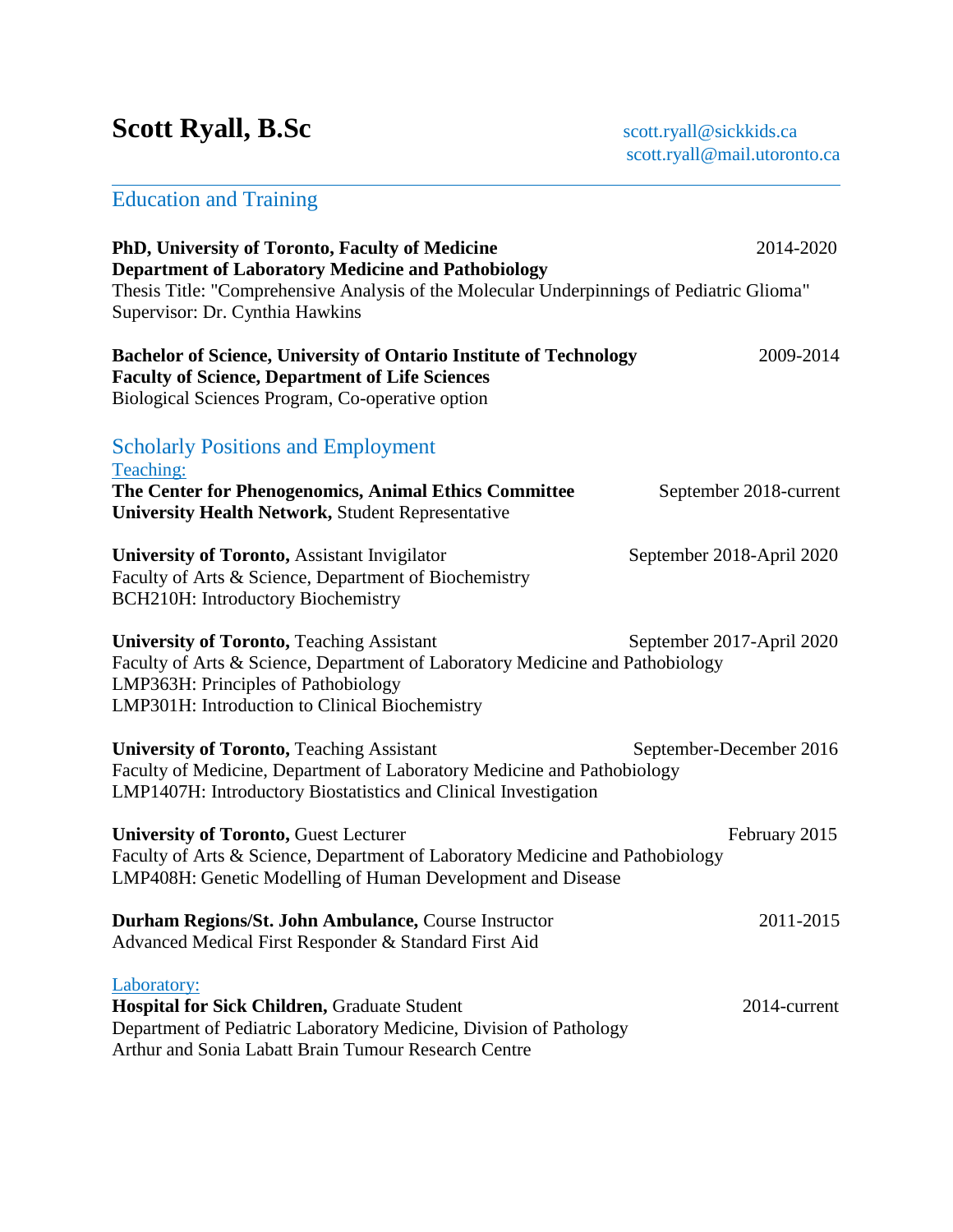| <b>Hospital for Sick Children, Co-Op Student, Research Assistant</b> | 2012-2013          |
|----------------------------------------------------------------------|--------------------|
| Department of Pediatric Laboratory Medicine, Division of Pathology   |                    |
| Arthur and Sonia Labatt Brain Tumour Research Centre                 |                    |
| <b>York Durham Regional Environmental Laboratory,</b>                | May-September 2012 |
| <b>Laboratory Technician</b>                                         |                    |
| Department of Trace Organic Analytical Chemistry                     |                    |

**AGAT Laboratories, Laboratory Technician May-September 2011** Department of Trace Organics

#### **Publications**

**Ryall S**, Zapotocky M, Fukuoka K, Nobre L, Guerreiro-Stucklin A, Bennett J, Siddaway R, Li C, Pajovic S, Arnoldo A, Kowalski P, Johnson M, Sheth J, Lassaletta A, Tatevossian R, Orisme W, Qaddoumi I, Surrey L, Li M, Waanders A, Gilheeney S, Rosenblum M, Bale T, Tsang D, Laperriere N, Kulkarni A, Ibrahim G, Drake J, Dirks P, Taylor M, Rutka J, Laughlin S, Shroff M, Shago M, Hazrati L, D'Arcy C, Ramaswamy V, Bartels U, Huang A, Bouffet E, Karajannis M, Santi M, Ellison D, Tabori U & Hawkins C. Integrated molecular and clinical analysis of 1,000 pediatric low-grade gliomas. Cancer Cell. 2020 Apr 13;37(4):569-583.

Fukuoka K, Mamatjan Y, Tatevossian R, Zapotocky M, **Ryall S**, Stucklin AG, Bennett J, Nobre LF, Arnoldo A, Luu B, Wen J, Zhu K, Leon A, Torti D, Pugh TJ, Hazrati LN, Laperriere N, Drake J, Rutka JT, Dirks P, Kulkarni AV, Taylor MD, Bartels U, Huang A, Zadeh G, Aldape K, Ramaswamy V, Bouffet E, Snuderl M, Ellison D, Hawkins C, Tabori U. Clinical impact of combined epigenetic and molecular analysis of pediatric low grade gliomas. Neuro Oncol. 2020 doi: 10.1093/neuonc/noaa077.

**Ryall S**, Tabori U, Hawkins C. Pediatric low-grade glioma in the era of molecular diagnostics. Acta Neuropathol Commun. 2020 Mar 12;8(1):30.

Fukuoka K, Mamatjan Y, **Ryall S**, Komosa M, Bennett J, Zapotocky M, Keith J, Myrehaug S, Hazrati LN, Aldape K, Laperriere N, Bouffet E, Tabori U, Hawkins C. BRAF V600E mutant oligodendroglioma-like tumors with chromosomal instability in adolescents and young adults. Brain Pathol. 2019 Oct 19. doi: 10.1111/bpa.12799. [Epub ahead of print].

Guerreiro Stucklin AS\*, **Ryall S**\*, Fukuoka K, Zapotocky M, Lassaletta A, Li C, Bridge T, Kim B, Arnoldo A, Kowalski PE, Zhong Y, Johnson M, Li C, Ramani AK, Siddaway R, Nobre LF, de Antonellis P, Dunham C, Cheng S, Boué DR, Finlay JL, Coven SL, de Prada I, Perez-Somarriba M, Faria CC, Grotzer MA, Rushing E, Sumerauer D, Zamecnik J, Krskova L, Garcia Ariza M, Cruz O, Morales La Madrid A, Solano P, Terashima K, Nakano Y, Ichimura K, Nagane M, Sakamoto H, Gil-da-Costa MJ, Silva R, Johnston DL, Michaud J, Wilson B, van Landeghem FKH, Oviedo A, McNeely PD, Crooks B, Fried I, Zhukova N, Hansford JR, Nageswararao A, Garzia L, Shago M, Brudno M, Irwin MS, Bartels U, Ramaswamy V, Bouffet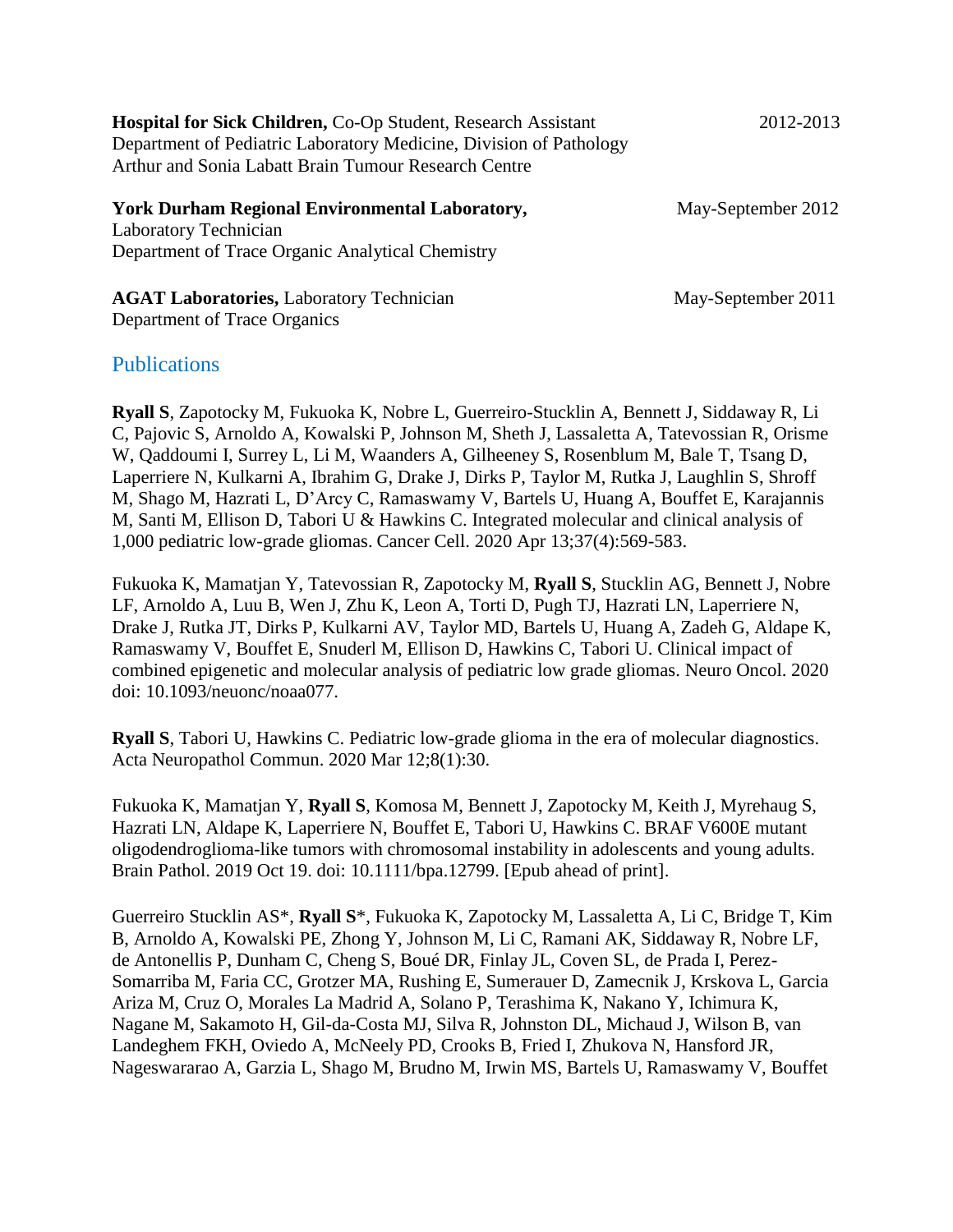E, Taylor MD, Tabori U, Hawkins C. Alterations in ALK/ROS1/NTRK/MET drive a group of infantile hemispheric gliomas. Nat Commun. 2019;10(1):4343.

Shen H, Yu M, Tsoli M, Chang C, Joshi S, Liu J, **Ryall S**, Chornenkyy Y, Siddaway R, Hawkins C, Ziegler DS. Targeting reduced mitochondrial DNA quantity as a therapeutic approach in pediatric high-grade gliomas. Neuro Oncol. 2019; pii: noz140.

**Ryall S**, Arnoldo A, Sheth J, Singh SK, Hawkins C. "Detecting Stem Cell Marker Expression Using the NanoString nCounter System." Methods Mol Biol. 2019;1869:57-67.

Sheth J, Arnoldo A, Zhong Y, Marrano P, Pereira C, **Ryall S**, Thorner P, Hawkins C, Somers GR. "Sarcoma Subgrouping by Detection of Fusion Transcripts Using NanoString nCounter Technology." Pediatr Dev Pathol. 2018; doi: 10.1177/1093526618790747

**Ryall S**, Arnoldo A, Krishnatry R, Mistry M, Khor K, Sheth J, Ling C, Leung S, Zapotocky M, Guerreiro Stucklin A, Lassaletta A, Shago M, Tabori U, Hawkins C. "Multiple detection of pediatric low-grade glioma signature fusion transcripts and duplications using the NanoString nCounter system." J. Neuropathol Exp Neurol., 2017; 76(7):562-570.

Lassaletta A, Zapotocky M, Mistry M, Ramaswamy V, Honnorat M, Krishnatry R, Guerreiro Stucklin A, Zhukova N, Arnoldo A, **Ryall S**, Ling C, McKeown T, Loukides J, Cruz O, de Torres C, Ho CY, Packer RJ, Tatevossian R, Qaddoumi I, Harreld JH, Dalton JD, Mulcahy-Levy J, Foreman N, Karajannis MA, Wang S, Snuderl M, Nageswara Rao A, Giannini C, Kieran M, Ligon KL, Garre ML, Nozza P, Mascelli S, Raso A, Mueller S, Nicolaides T, Silva K, Perbet R, Vasiljevic A, Faure Conter C, Frappaz D, Leary S, Crane C, Chan A, Ng HK, Shi ZF, Mao Y, Finch E, Eisenstat D, Wilson B, Carret AS, Hauser P, Sumerauer D, Krskova L, Larouche V, Fleming A, Zelcer S, Jabado N, Rutka JT, Dirks P, Taylor MD, Chen S, Bartels U, Huang A, Ellison DW, Bouffet E, Hawkins C, Tabori U. "Therapeutic and Prognostic Implications of BRAF V600E in Pediatric Low-Grade Gliomas: J. Clin. Oncol. 2017; 35(25):2934-294.

**Ryall S**, Guzman M, Elbabaa SK, Luu B, Mack SC, Zapotocky M, Taylor MD, Hawkins C, Ramaswamy V. "H3K27M mutations are extremely rare in posterior fossa group A ependymoma." Childs Nerv. Syst., 2017; 33(7):1047-1051.

**Ryall S**, Tabori U, & Hawkins C. "A comprehensive review of pediatric low-grade diffuse glioma: pathology, molecular genetics and treatment." Brain Tumor Pathol., 2017; 34(2): 51-61. [Invited Publication]

**Ryall S**, Krishnatry R, Arnoldo A, Buczkowicz P, Mistry M, Siddaway R, Ling C, Pajovic S, Yu M, Rubin J, Hukin J, Steinbok P, Bartels U, Bouffet E, Tabori U, Hawkins C. "Targeted detection of genetic alterations reveal the prognostic impact of H3K27M and MAPK pathway aberrations in pediatric thalamic glioma." Acta Neuropathol. Commun. 2016; 4(1): 93.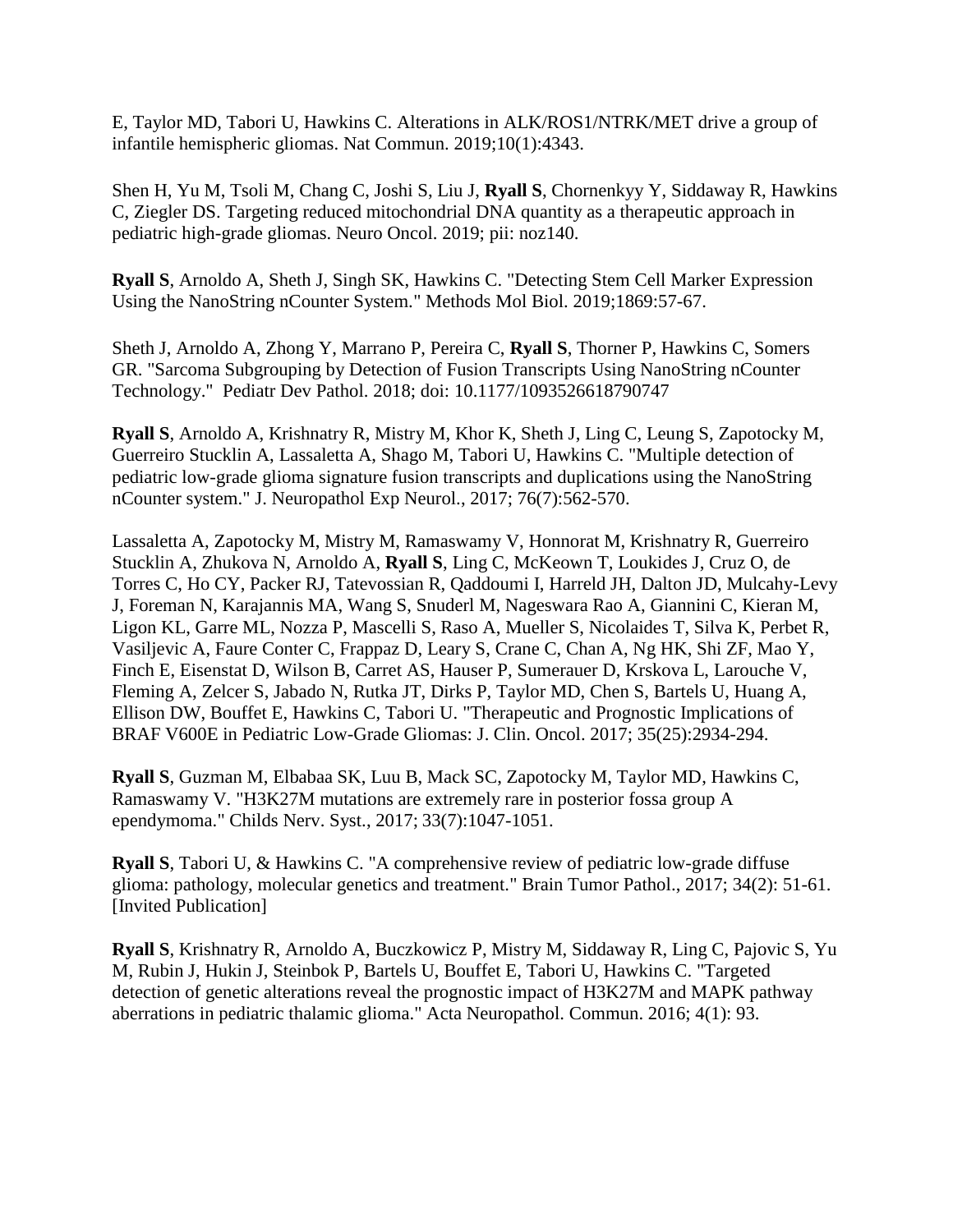Hoffman L\*, DeWire M\*, **Ryall S**\*, Buczkowicz P, Leach J, Miles L, Ramani A, Kumar S, Drissi R, Dexhemier P, Salloum R, Chow L, Hummel T, Lu R, Jones B, Witte D, Arrnow B, Hawkins C, Fouladi M. "Spatial genomic heterogeneity in diffuse intrinsic pontine and midline high-grade glioma: implications for diagnostic biopsy and targeted therapeutics." Acta Neuropathol. Commun. 2016; 4:1.

Steinbok P, Gopalakrishnan CV, Hengel AR, Vitali AM, Poskitt K, Hawkins C, Drake J, Lamberti-Pasculli M, Ajani O, Hader W, Mehta V, McNeely PD, McDonald PJ, Ranger A, Vassilyadi M, Atkinson J, **Ryall S**, Eisenstat DD, Hukin J. "Pediatric thalamic tumors in the MRI era: a Canadian perspective." Childs Nerv. Syst., 2016; 32(2):269-80.

Buczkowicz P, Hoeman C, Rakopoulos P, Pajovic S, Letourneau L, Dzamba M, Morrison A, Lewis P, Bouffet E, Bartels U, Zuccaro J, Agnihotri S, **Ryall S**, Barszczyk M, Chornenkyy Y, Bourgey M, Bourque G, Montpetit A, Cordero F, Castelo-Branco P, Mangerel J, Tabori U, Ho KC, Huang A, Taylor KR, Mackay A, Bendel AE, Nazarian J, Fangusaro JR, Karajannis MA, Zagzag D, Foreman NK, Donson A, Hegert JV, Smith A, Chan J, Lafay-Cousin L, Dunn S, Hukin J, Dunham C, Scheinemann K, Michaud J, Zelcer S, Ramsay D, Cain J, Brennan C, Souweidane MM, Jones C, Allis CD, Brudno M, Becher O, Hawkins C. "Genomic analysis of diffuse intrinsic pontine glioma reveals three molecular subgroups and activating ACVR1 mutations" Nat. Genet., 2014; 46(5):451-56.

## Abstracts and Conference Proceedings

**Ryall S**, *et. al*. Integrated Molecular and Clinical Analysis of 1,000 Pediatric Low-grade Gliomas uncovers Novel Subgroups for Clinical Risk Stratification. International Symposium of Pediatric Neuro-Oncology, 2020; Karuizawa, Nagano, Japan.

**Ryall S**, *et. al.* Clinical features of non-canonical molecular drivers in pLGG; an update form the international pLGG Taskforce. Pediatric Neuro-Oncology Basic and Translational Research Conference, 2019; San Francisco, CA, USA.

**Ryall S**, *et. al.* Clonal evolution of diffuse intrinsic pontine glioma. AACR-JCA Joint Conference: Breakthroughs in Cancer Research: Biology to Precision Medicine, 2019; Maui, HI, USA.

**Ryall S\*** & **Zapotocky M\***, et. al. The genetic landscape of pediatric low-grade gliomas: incidence, prognosis and response to therapy. International Symposium of Pediatric Neuro-Oncology, 2018; Denver, CO, USA. Presented by Zapotocky, M.

**Ryall S**, *et. al.* The genetic landscape of pediatric low-grade gliomas: incidence, prognosis and response to therapy. Canadian Neuro-Oncology Meeting, 2018; Banff, AL, CAN. **Brain Tumour Foundation of Canada Travel Award Recipient | \$500**

**Ryall S**, *et. al.* Clonal evolution of diffuse intrinsic pontine glioma. American Association of Cancer Research General Meeting, 2018; Chicago, IL, USA.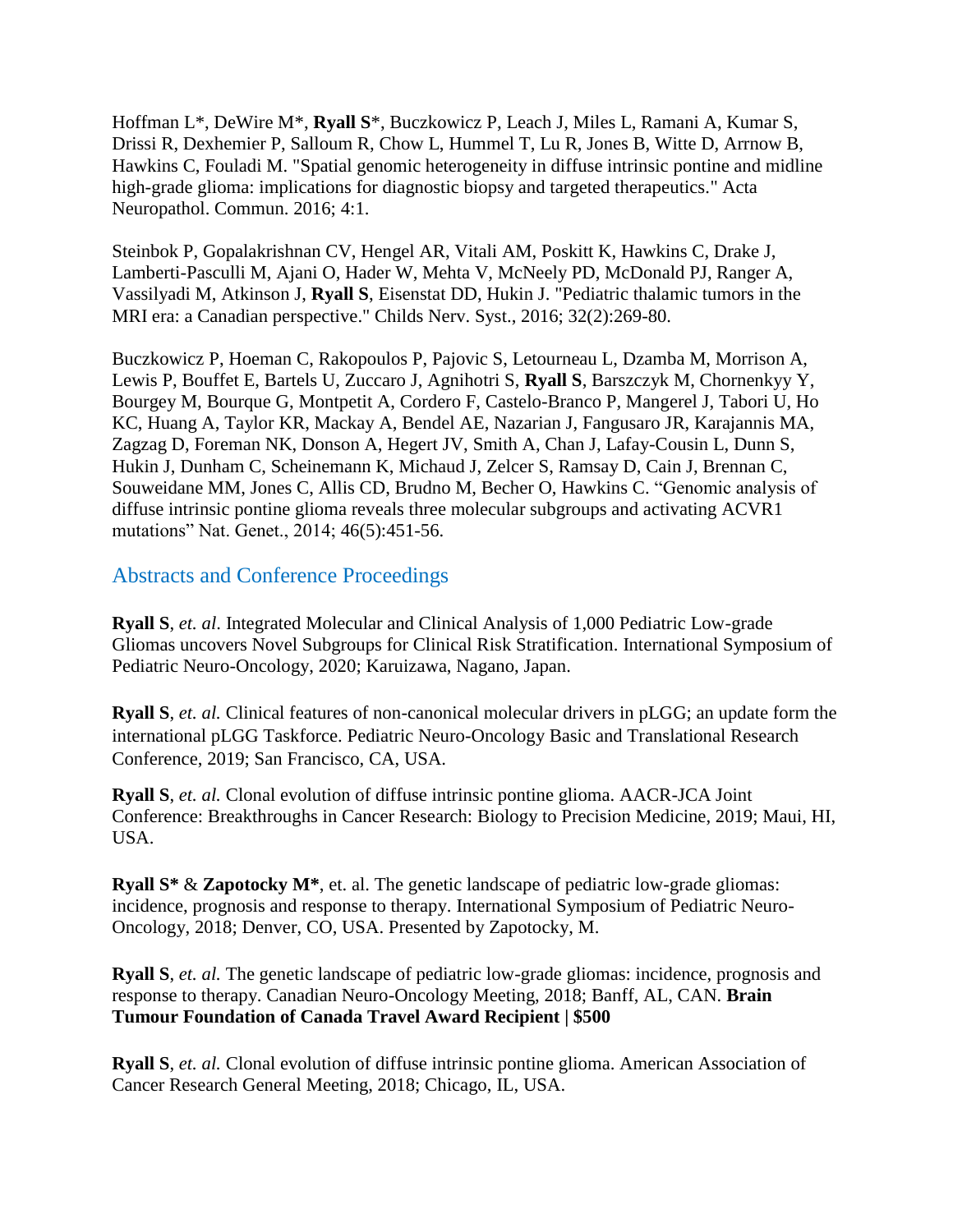**Ryall S**, *et. al.* Gliomas in adolescents share several molecular features with their pediatric counterparts. Pediatric Neuro-Oncology Basic and Translational Research Conference, 2017; New York, NY, USA

**Ryall S**, *et al*. Location and histology dictate the likelihood of molecular events in pediatric lowgrade glioma. Pediatric Neuro-Oncology Basic and Translational Research Conference, 2017; New York, NY, USA

**Ryall S**, *et al*. Multiplex detection of paedeatric low grade glioma signature fusion transcripts and duplications using the NanoString nCounter System. International Symposium of Pediatric Neuro-oncology, 2016; Liverpool, UK.

**Ryall S**, *et al*. Targeted detection of genetic alterations reveal the prognostic impact of H3K27M and MAPK pathway aberrations in paedeatric thalamic glioma. International Symposium of Pediatric Neuro-oncology, 2016; Liverpool, UK.

**Ryall S**, *et al.* H3.3-K27M is a negative prognostic marker in thalamic pediatric glioma. American Association for Cancer Research: Chromatin and Epigenetic in Cancer Conference, 2015; Atlanta, GA, USA.

**Ryall S**, *et al*. Spatial genetic heterogeneity in diffuse intrinsic pontine glioma and midline high grade glioma: Implications for diagnostic biopsy and targeted therapeutics. Toronto NGS Symposium, 2015; Toronto, ON. CAN.

**Ryall S**, *et al*. Spatial genetic heterogeneity in diffuse intrinsic pontine glioma and midline high grade glioma: Implications for diagnostic biopsy and targeted therapeutics. Garron Family Cancer Centre Research Day 2015; Toronto, ON, CAN.

**Ryall S**, *et al*. H3.3-K27M is a negative prognostic marker in thalamic pediatric glioma. Pediatric Neuro-Oncology Basic and Translational Research Conference, 2015; San Diego, CA, USA.

### Scholarships and Awards

| 2020      | Dr. Rajalakshmi S. Dittakavi and Dr. Prema M. Rao Graduate<br>Award in Laboratory Medicine and Pathobiology   University of<br>Toronto $\frac{1}{2}$ ,000 |
|-----------|-----------------------------------------------------------------------------------------------------------------------------------------------------------|
| 2018-2019 | Ontario Graduate Scholarship   The Hospital for Sick Children  <br>\$15,000/year                                                                          |
| 2016-2019 | Restracomp Scholarship   The Hospital for Sick Children  <br>\$24,000/year                                                                                |
| 2016      | M. Daria Haust Studentship   Scholarship   \$6,000                                                                                                        |